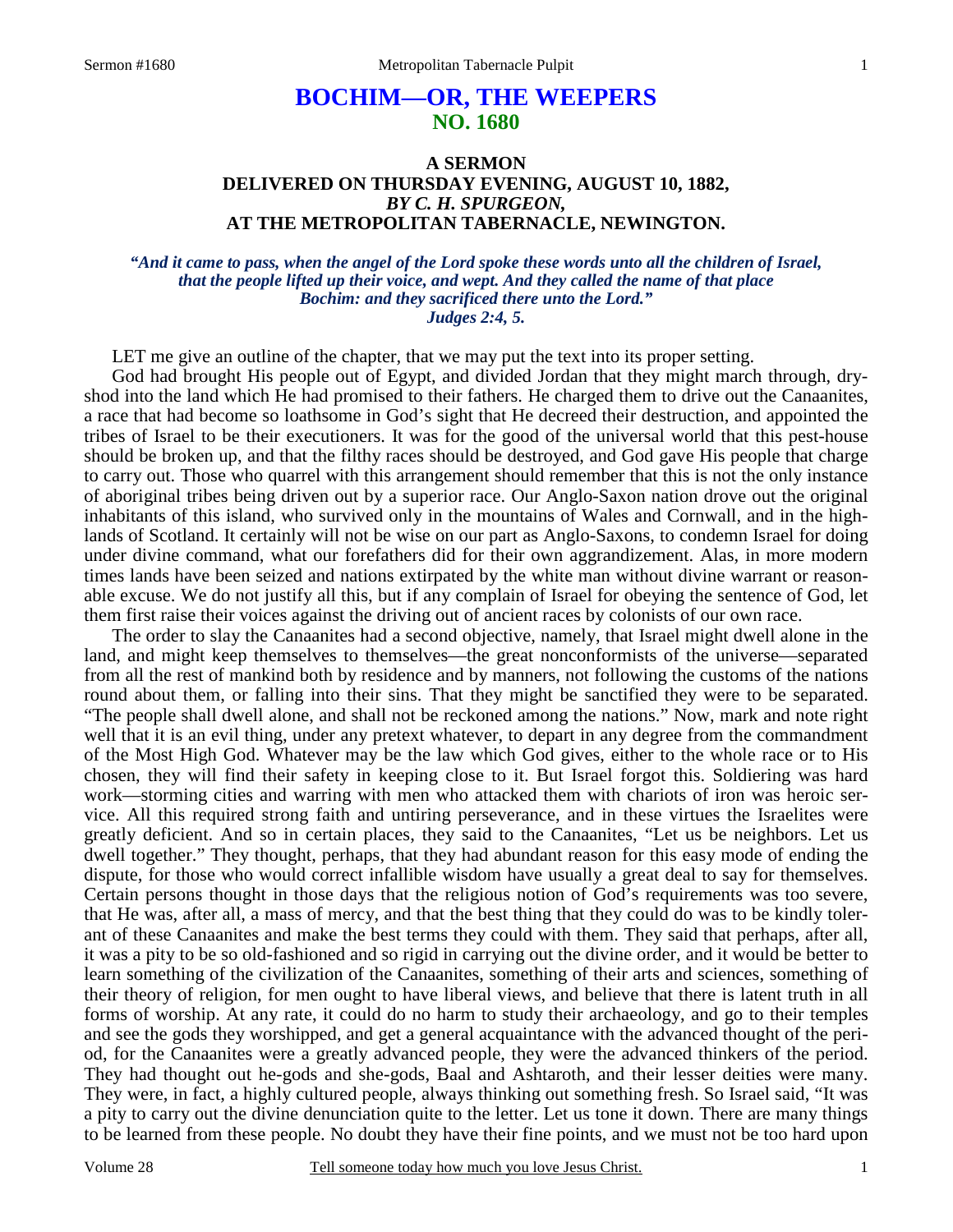their imperfections. Therefore let us enter into treaties with them and live with them." They did live with them, and fell into their ways. Tolerance led to imitation, and Israel became as vile as the heathen, whom the Lord had condemned, and the Israelites became a mixed race, in whose veins, there flowed a measure of Canaanite blood. Yes, if you depart from God's word by a hair's breadth, you know not where you will end. It needs but a little to degrade the Christian into a Ritualist, and still less to turn the Ritualist into a Romanist. We shall go far if we once start on the downhill road. I would to God that in these degenerate times we had back again somewhat of the stern spirit of the Cameroonians and the Covenanters, for now men play fast and loose with God, and think that anything they please to do will satisfy the Most High. The waste and the refuse will suffice for sacrifices for Him. But as to strict obedience to His word, they can by no means abide it. Mischief will surely come of this lax state of things to the churches of this day as surely as affliction came abundantly to Israel of old.

 Note, next, that whenever one sin is allowed, we may say of it, "Gad, a troop comes." It seemed a pardonable sort of sin to be gentle to these people and not to obey God's severer word, but then what came next? Why, soon they, the children of Jehovah, were found worshipping before the horrible Baal. Soon they had gone farther and the unclean goddess Ashtaroth became their delight, and soon they forgot Jehovah altogether amid their deities and demons. With these errors in religion there had come in all sorts of errors in morals, for every fashion of immorality and lewdness defiled the worshippers of Baal-Peer, Baal-Berith and Baal- Zebub, and the chosen people of God could scarcely be distinguished from the heathen nations among which they dwelt, or if distinguished at all, it was by their greater sin, inasmuch as they were transgressing against superior light and holding down their consciences which God had rendered by His teaching much more tender than the consciences of those about them. I said before that if you turn aside from God's words by a hair's breadth you know not where it will end. The rail diverges but a little where the switches are turned, but before long the branch line is miles away from the main track. Backslide a little and you are on the way to utter apostasy. The mother of mischief is small as a gnat's egg, hatch it and you shall see an evil bird larger than an ostrich. The least wrong has in it an all but infinity of evil. You cannot say to sin, "Up to here shall you go, and no farther, and here shall your proud waves be stayed." Like the sea when the dyke is broken, it stretches forth its hand to grasp all the surrounding country. The beginning of sin is like the beginning of strife, and that is said to be as the letting out of water, no man knows what a flood may come when once the banks are burst. So Israel went aside farther and farther from God because they regarded not their way, and did not in all things obey the Lord.

 But then comes in a truth which, though it may seem black in the telling, is bright in the essence of it. God did not leave His people without chastisement. Had He left them alone, to be given up to their idols, their case would have been hopeless. For mercy's sake they must be punished for their transgression, but this was a gracious punishment, that they might not lie and wallow in their transgression and become altogether like the swinish nations that surrounded them. God began to punish them by their own sin. He suffered the Canaanite nations to grow strong, so that they grievously oppressed Israel. He put the Israelites under the yoke of those nations which they ought to have utterly destroyed. If they would not be conquerors they would be conquered. If they would not lead captivity captive, they should be led captives themselves. The Lord laid His blows upon them thick and heavy. But, before He did this, He sent a messenger to rebuke them. It is always the Lord's way to give space for repentance before He executes vengeance. The axes which were carried before the Roman magistrates by the lictors were bound up in bundles of rods. It is said that when a prisoner was before the magistrate, the lictor began to untie the rods and with these the culprit was beaten, meanwhile the judge looked in the prisoner's face and heard his defense, and if he saw reason for averting the capital sentence because of the repentance which the offender expressed, then he only smote him with the rod, but the axe remained unused. But if, when every rod was taken out, the culprit was still hardened and the crime was a capital one and clearly proven, then the axe was used, and used all the more sternly because space had been given for repentance, and the rods had been used in vain. When the rod is despised, the axe is ready. It is certainly so with God, He waits to be gracious, but when patience cannot hope for penitence, then justice takes her turn, and her stroke is terrible.

 The Lord on this occasion commissioned a special messenger to rebuke these people, for He sent an angel. I leave it to your own judgments to discover who this angel was, if it is discoverable. It may have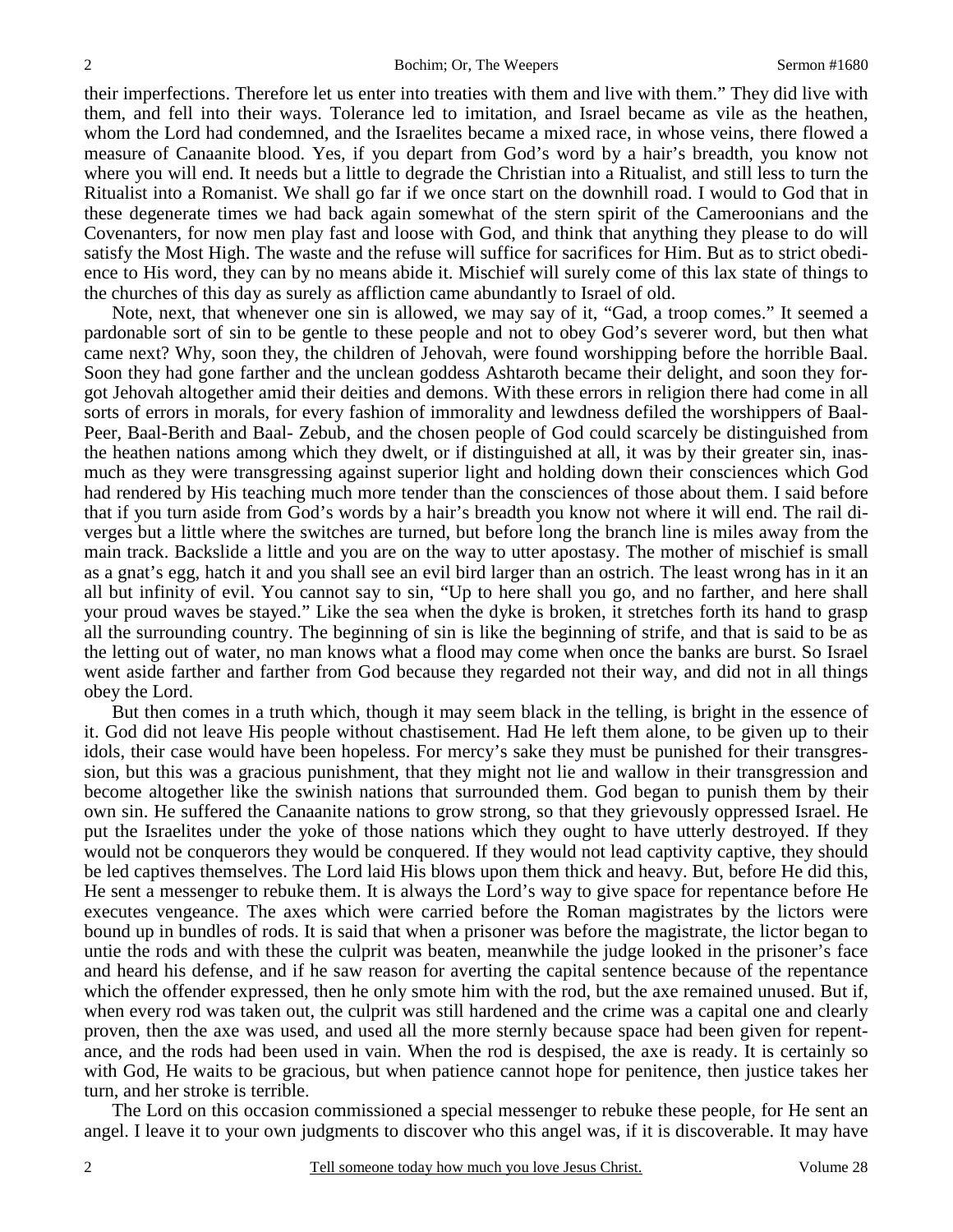been an ordinary angel, but I think it must have been *the* angel of the Lord. He is so styled in the fourth verse, and besides, He uses language which an ordinary angel could not have used. He begins, "I made you go up out of Egypt." Note, He does not say that the Lord said this or that, but the angel Himself says it—"I made you go up out of Egypt, and have brought you unto the land which I swore unto your fathers." Who could this have been, then, but that covenant angel who, on other occasions, appeared to holy men, and who on this occasion preached a sermon to the assembled multitude at Shiloh? My brethren, you know that our Lord was here among men many a time before He came in mortal flesh to suffer and to die. He was here "rejoicing in the habitable parts of the earth, and His delights were with the sons of men." He was with Abraham under the tree, with Jacob at Jabbok, with Joshua by the walls of Jericho, with Gideon at the threshing floor, and with the three holy children in Nebuchadnezzar's furnace. Not in such a body as God had prepared for Him when He took upon Himself the form of a servant, but in such a form and fashion as seemed most congruous to His divine majesty, and to the circumstances of those He visited. This angel of the divine covenant, whom we delight in, came and spoke to this people. Such is the judgment of many who have thought most upon it, but I leave it to you to decide. At any rate, it must have been grand hearing to hear an angel preach, and grander hearing still, to hear *the* angel of the covenant plead with the covenanted ones. Oh, what a sermon! What a sermon it must have been! Scarcely was such a preacher seen on earth. And yet that sermon did not do as much good as when the seafaring man, Peter, preached at Pentecost. The sermon at Bochim, if I were to sum up its results, ended in disappointment. When our adorable Christ Himself preached to the men of Nazareth, they would have cast Him headlong from the brow of the hill, so that all His eloquent words had fallen upon dead ears, and no good result had come even from *His* instruction. Be not disappointed, servant of God, if sometimes you seem to fail. Do not say, "I will give it up." Your bread has been cast upon the waters. Wait a while, for after many days you may find it. If Israel is not gathered, God will reward you for your toil. It is yours to labor, it is God's to give the results, and He does not always grant pleasing results to us at once. He did not allot great triumphs to this angel of the Lord, as we shall have to show you. It was a great congregation. It was a great preacher, and it was a great sermon, and yet there was not a great ingathering. Read the sermon through and note that though it is a short one, it is all the greater for its brevity. Sermons may grow little by being long, and a sermon may be great through being short, if it is big with thought as this angelic sermon was.

 He began first by telling them what *mercies they had received*. Read the chapter. "I made you to go up out of Egypt, and have brought you unto the land which I swore unto your fathers." Brethren, this subject should most readily lead us to repentance—that God should have dealt so well with us should make us grieve that we have behaved so badly to Him. Do I address a backsliding child of God? I do not think that any exercise is more likely to benefit your heart than to remember what God did for you in years gone by. He took you up out of the horrible pit and out of the miry clay and set your feet upon a rock. He brought you out from the iron bondage of your despair and gave you liberty. He broke the yoke of sinful habits and the chains of furious passions, and now are you wandering away from Him? Are you making something else to be the god of your spirit? If so, be ashamed of your ingratitude, and let this first head of the angel's discourse have power upon your mind. "You use no other friend so ill," and yet you have not a friend who can be compared with your God. "I beseech you, brethren, by the mercies of God, that you present your bodies a living sacrifice" unto your God, and sin no longer against Him.

 Then the angel passed on to mention the *mercies guaranteed to them,* "I said, I will never break My covenant with you." Oh, that is a blessed theme. If indeed you are a believer in the Lord Jesus Christ, the Lord has pledged Himself to make you perfect and to bring you home to Himself with exceedingly great joy. You shall not perish. Christ has said, "I give unto My sheep eternal life, and they shall never perish, neither shall any man pluck them out of My hand. My Father, which gave them to Me, is greater than all; and no man is able to pluck them out of My Father's hand." You see the two hands—one inside the other and you are in the middle one, enclosed within the palm of omnipotent faithfulness. Jehovah says, "I have loved you with an everlasting love." He will never break His covenant with you. Will you wander away from Him who passes by your iniquity, transgression, and sin, and does not let His anger smoke against you forever—He to whom you are joined in an everlasting wedlock which shall never know a divorce? Oh, cruel heart! Cruel heart! Can you offend against such love as this? Can you break with God when He declares that He will never break with you? The angel pleads this longsuffering,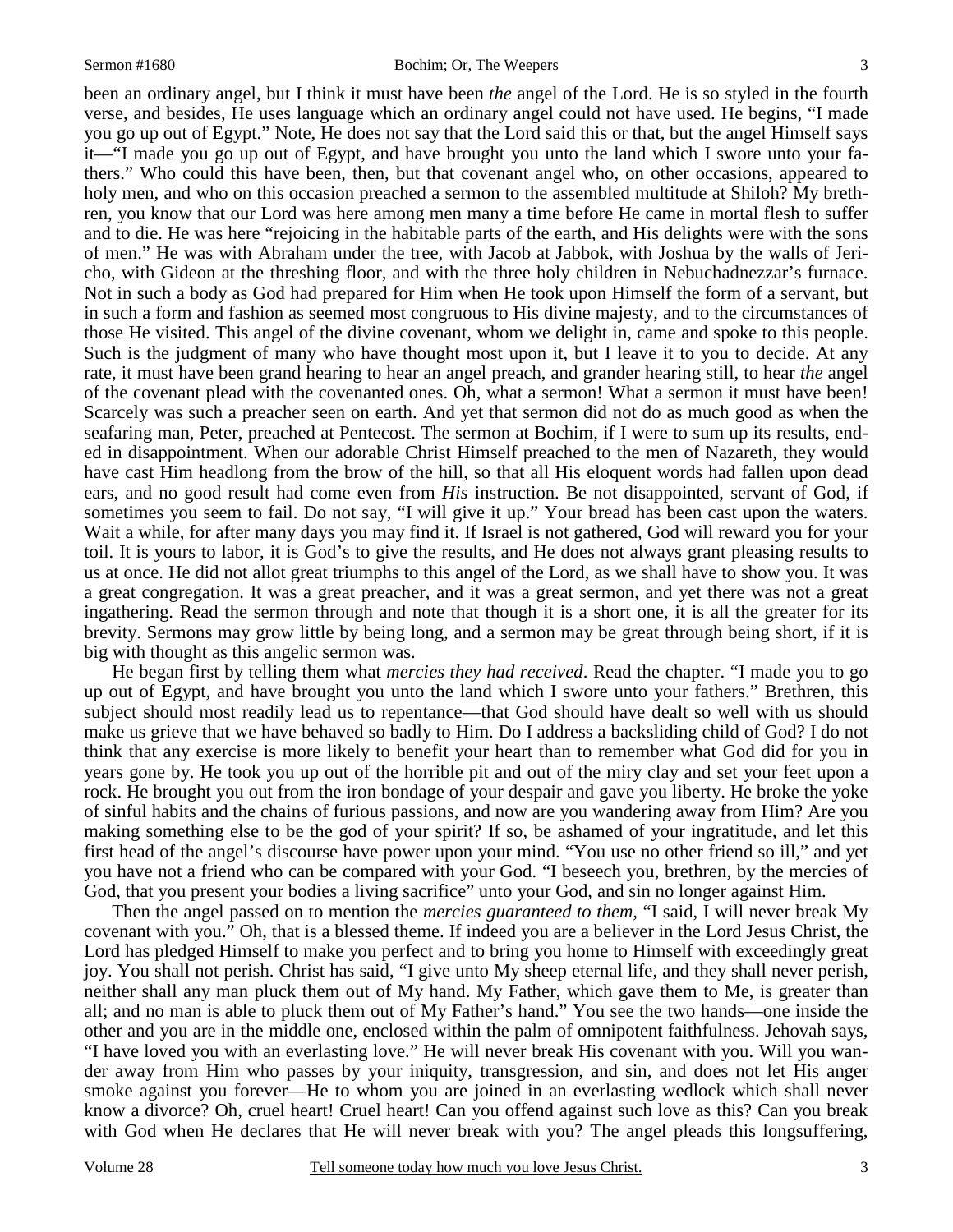eternally-enduring love, and pleads it well. I know of no two greater arguments than mercy received and mercy promised. Let us not sin against these. May the Holy Spirit hold us fast with these cords of love.

 And then the angel came to close grips with them, and said, "You shall make no league with the inhabitants of this land; you shall throw down their altars; but you have not obeyed My voice: why have you done this?" *He came to their sin.* He put His finger on their failure, their omission and their commission. He did not flinch from stating to them exactly what their transgression was, nor from demanding, "Why have you done this?" And oh, surely, this shall help to lead us to repentance when God "sets our iniquities before Him; our secret sins in the light of His countenance." When we see our sin, we ought to be distressed by it and to flee from it, "hot foot," as men say, and be clean rid of it once and for all. Oh, may the Spirit of God convince any wandering one here of sin, and may he then turn to God with a penitent heart. The angel expostulated in most chosen words, saying, "Why have you done this?" Why have you turned away from God? Why have you let your own enemies multiply upon you? Why have you been disobedient to the command which was given to you so positively? Know you not that he is cursed that does the work of the Lord deceitfully? You have acted disobediently, and you have brought upon yourselves a terrible retribution, but why have you done this? Backslider, are you here tonight? Have you gone aside from church fellowship and left the profession of religion? Why have you done this? Can you mention a reason which will bear the light? We know you cannot. There is no sense in sin, no justification for iniquity. Ungodliness is madness. Irreligion is irrational. Disobedience to God is a breach of every law of common sense and logic. In God's creation it is unreasonable, unnatural, and monstrous for the creature to rebel against the Creator. Why have you done this? "Turn you, turn you; why will you die, O house of Israel?"

 Then the angel completed His discourse by declaring to them that *further chastisements would surely follow*. He was not sent to preach the gospel, and therefore mercy is not His theme. He was sent to preach the law and He did preach it. Listen to the judgment which He denounces—"Wherefore I also said, I will not drive them out from before you; but they shall be as thorns in your sides, and their gods shall be your ruin"—so some read the passage. It was a just but terrible threat that He thus thundered in their ears. Notice it. They were to be punished by their own sin. The Lord as good as said—"You would not drive them out, and now I will not drive them out. Your negligence and time-serving shall come home to you and place thorns in your suffering flesh. Your omission shall sting you where you will feel it. You have sowed thistles, and thorns shall stuff your pillows."

 Then, next, He tells them how sharp and keen this sin should be to them. "They shall be as thorns in your sides," pricking you in one of the most tender parts—in the very region of life itself. Wherever you turn, these sins of yours—these enemies that you spared—shall prick you in the side, and their gods shall be your ruin. You dote upon their false deities, and think them your glory, but they shall be your dishonor. The heathen may trust in them, but you shall not be able to do so. They shall be a snare and a mischief to you.

 What a sermon that was! As I have said, there was a great occasion, a great congregation, a great preacher, a great sermon, and as far as one could see on the spot, a great movement produced.

 Now I want you to notice what looks like a great result, and we shall talk of it under two heads. The people, when they heard this solemn discourse, lifted up their voice and wept, yet they continued as they were. *How hopeful! How disappointing!*

**I.** First, HOW HOPEFUL. One could not desire anything better, apparently, than this. *They were all attentive hearers.* There was not one that looked about him, or that forgot the pointed words that were spoken. They all seemed to open their ears wide, and take in the divine admonition. There they stood before the Lord, all of them amazed and confounded, while the angel delivered His solemn message, and then returned to Him that sent Him. It is a great thing to win people's attention, and it is not everyone that can do it, for there are congregations that act as if the word had nothing to do with them, leaving the poor preacher to prophesy to dead walls. These Israelites took the warning and drank in the truth. They were attentive hearers, and anybody would have said, "Blessed be God, that sermon has done a great work. Blessed be God for such an attentive congregation. The nails are fastened in a sure place."

 Moreover, *they were very feeling people,* for they felt what they heard. What would you think tonight if the congregation should suddenly cry out? "They lifted up their voice and wept"—wept aloud. Orientals, you know, are generally louder in their demonstrations than we are of a chillier climate, but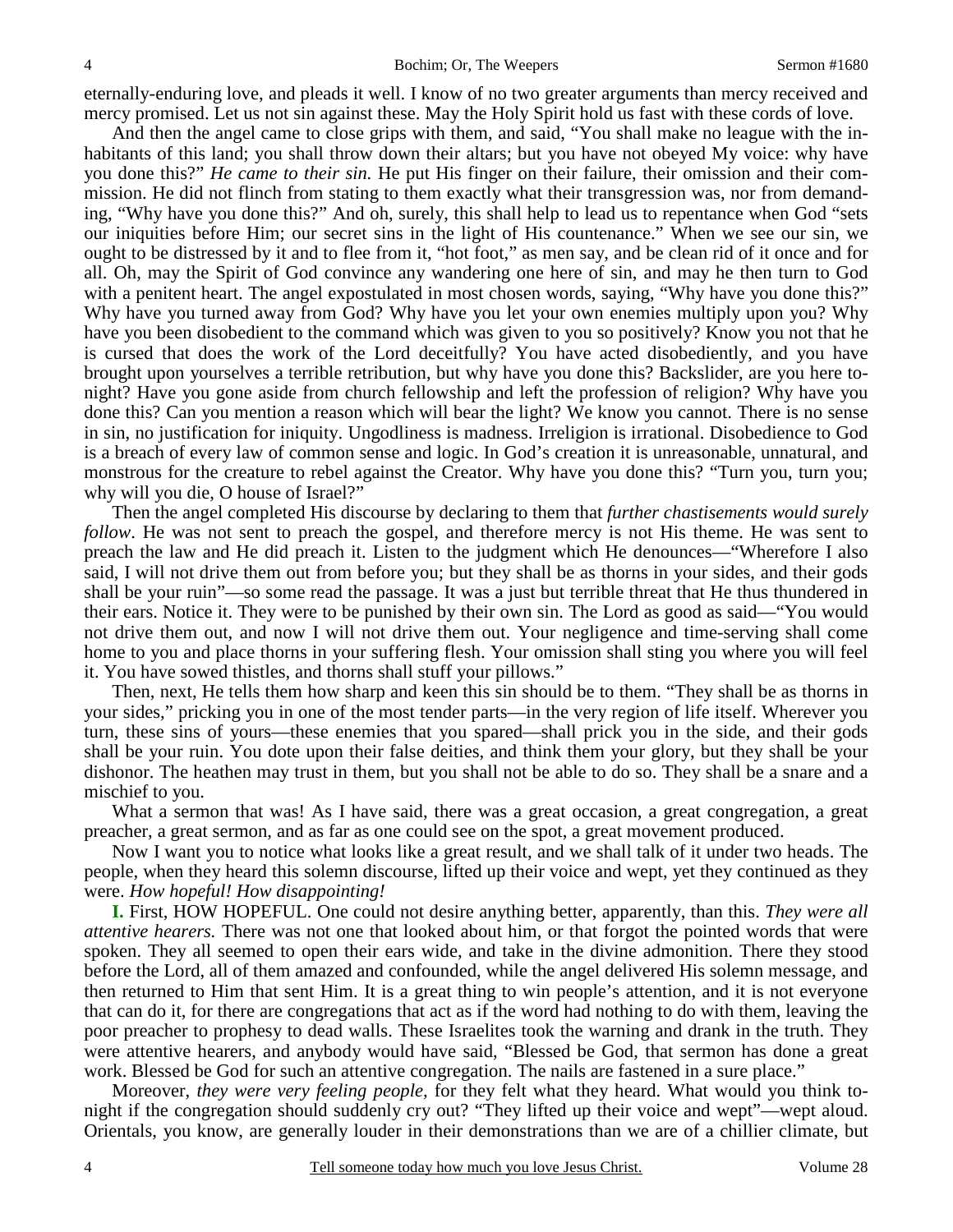still it must have been a solemn sight to notice men and women together, loudly lamenting their transgressions. I have no doubt that many who were there at that time were right with God and said, "What a wonderful opportunity! Glory be to God for such a revival! That one sermon has stirred the people through and through. Thank God that He has sent such a messenger with so fitting a message, and blessed it so, for certainly these people are all converted, otherwise they would not cry out and weep."

*They were all sorrowful hearers* as well as attentive and feeling hearers. Out of the whole company there was not one that laughed, not one that was indifferent, not one who scorned and disregarded the message, but as far as the text goes, the statement is that all unanimously lifted up their voice and wept. Heaviness was upon them. Their souls were exceedingly sorrowful. They expressed their sorrow in a great and bitter cry, and meanwhile their tears flowed abundantly, even as when the rock was smitten in the desert and the waters gushed forth. They were all turned into weepers, and they called the name of that place Bochim, or the place of weepers. You would think, "Surely this is full of promise—every eye is filled with tears as they stand before God." Alas that, such drops did not precede a shower of grace, but passed away as the morning cloud.

 Yes, and *they all became professing hearers,* for as soon as ever that service was over they held another, and "They sacrificed unto Jehovah." They avowed themselves to be Jehovah's servants, and they took the sacrifice which He had appointed and offered it for their sin, and outwardly they all of them, became ardent worshippers of the Most High, and true penitents.

 Well, dear friends, all this looks very hopeful, because it is what we may expect when God presses home the law upon the consciences of men. When sin is laid before a man, should he not weep? Hope glitters in every tear. Oh, that, men were sane enough to weep for their transgressions! I am wonder that some of you can read your Bibles with dry eyes. Unsaved, and rejecting the Savior, can you read the four evangelists without weeping? That Savior whom the Jews crucified you reject, and so, in fact, you crucify Him too. Can you read the ten commandments without an aching heart? You know that these are ten great pieces of artillery, all aimed at you for your destruction, since you have offended God by the breach of His law. Why, surely, you ought scarcely to sleep at night, lest God's mighty judgment should fall upon your guilty heads while you are asleep. It is not amazing at all that people should cry out and weep. The wonder is that every sanctuary where the law is preached, and where the gospel is preached, should not become a Bochim, or a place of weepers.

 Oftentimes this deep emotion does come with true conversion—often, though not always, as I shall have to show you. Men convinced of sin may well weep. I have seen a strong man weep under a sense of his guilt—weep as though the fountains of his eyes would be exhausted, and the eyes themselves would turn to coals of fire. Frequently people are unable to restrain themselves, and break out even in the midst of the congregation, and cry to God for mercy. It is not amazing. It is what we should expect. It is not undesirable, for it is an effect which frequently accompanies real conversion to God. It may well go with sorrow for sin, and sorrow for sin is essential to eternal life. Repentance is an old-fashioned doctrine, which in these days has been despised, but if I stand alone, I will bear testimony for it. They say that repentance is nothing at all—that it is merely, according to the Greek, a change of mind. That shows what little Greek they know. A little of such knowledge is a dangerous thing. It is a pity that they do not learn more. Repentance is a change of mind, but do you say that it is *only* a change of mind? That is a pretty big, "only." A change of mind, a radical change of mind, from the love of sin to the love of holiness, is that a small affair? It is always attended with sorrow and regret for past sin, and if there is a man here who thinks that he will get to heaven by a dry-eyed faith, he will be mistaken. He that never mourned for sin has never rejoiced in the Lord. If I can look back upon my past life of sin and say, "I have no grief over it," why, then I should do the same again if I had the opportunity. And this shows that my heart is as perverse as ever it was, and I am still unregenerate. Dear Mr. Rowland Hill used to say that faith and repentance were his daily companions as long as he lived, and that, if he had any thought of regret at entering heaven, it would be to think that he might have to part with his dear friend Repentance as he went through the gate. Godly sorrow is a blessed grief. Let no man speak evil of it. "Repent, and be converted" is as much the gospel as "Believe in the Lord Jesus Christ," and it is not to be omitted in our preaching at the hazard of doing damage to men's souls. He who has experienced holy sorrow for sin will continue to feel it. I should wonder if he did not often pull up the sluices and let his soul flow in a flood of loving regret—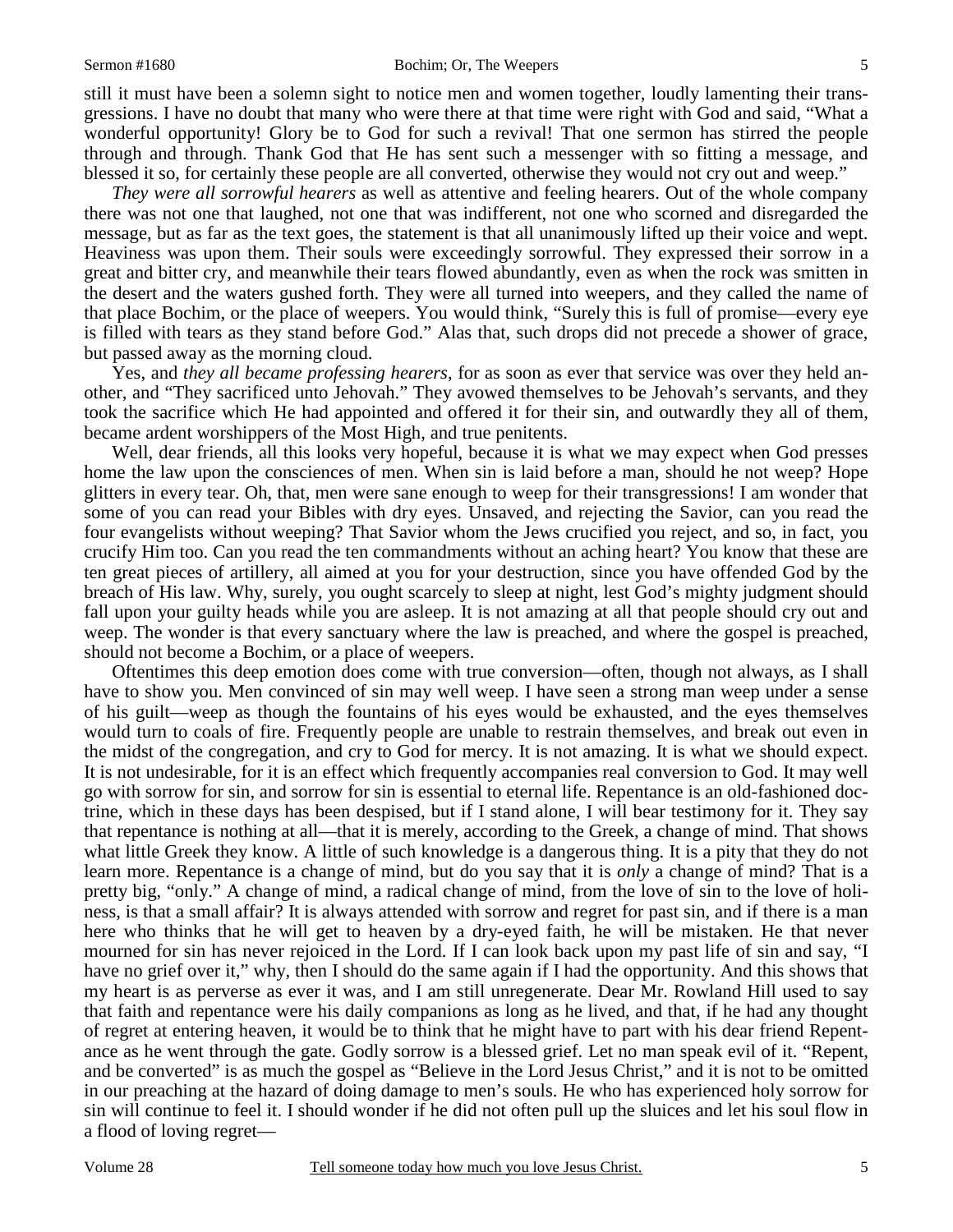#### *"If tears of sorrow would suffice To pay the debt I owe, Tears should from both my weeping eyes In ceaseless torrents flow."*

A weeper in that sense, always repenting, is also always growing in grace. So this place Bochim looks extremely hopeful, does it not?

 **II.** Now let me turn to the other side, and show you that there was nothing permanently good in Bochim's sudden water floods. These people were made weepers through hearing the angel's sermon, but their weeping was VERY DISAPPOINTING. I half suspect that their tears and lamentations were *produced as much by the preacher's person as by anything else.* It was the angel of the Lord, and who would not be moved at His presence? God gifts certain speakers with the power of moving the natural feelings, and that gift abundantly rested upon the covenant messenger. Some men so preach that it were almost impossible to remain unsoftened. There is pathos about them, or there is an earnestness so intense, so manifest, that for the heart of the hearer to be touched is a natural consequence. Now, I dread lest any of you should be so moved by me when I preach, that your feeling should arise from my tone or mannerism, or because you have affection or esteem for me, for be sure of this, that which comes to you from a man will come to an end before long. A temporary cause cannot produce an everlasting change. "You must be born again;" not of the flesh, nor of the will of man, but by the Spirit of God. Everything about the preacher's choice words, or musical tone, though proper enough as an accessory, if it becomes the principle and the power that moves you, will end in failure. That which begins with wind will end with whirlwind. That which comes of words will evaporate in words by and by. It may be a great blessing to you to hear a very useful preacher, but if you depend upon him in the least, it will be mischievous to you. Go and hear the gospel from any of my Master's servants, and never depend in the least upon any one man, whoever he may be. Seek that your repentance may be a repentance which is worked by the Spirit of God in your heart and conscience, for if it is not so, it will one day curdle into greater depravity. Sham religion is an injury rather than a benefit. I suggest to you that you ask your heart many a question, and catechize it after the manner of Beddome's hymn—

> *"Why, O my soul! Why do you weep? Tell me from where arise Those briny tears that often flow, Those groans that pierce the skies. Is sin the cause of your complaint, Or the chastising rod? Do you an evil heart lament, And mourn an absent God? Lord, let me weep for nothing but sin, And after none but Thee. And then I would—oh, that I might A constant weeper be."*

 Again, I am afraid that the repentance of these people *had a great deal to do with their natural softness.* They were tender and excitable because there was little grit in their nature; their manliness was of a degenerate type. They feared to go to battle for God, they dreaded the noise and the slaughter. They were moreover easily moved by their fellow men, and took shape from those who lived near them. They went to worship Baal because their neighbors said, "Come and worship Baal." And they worshipped Ashtaroth because their friends said, "Come, let us reverence the goddess." They were malleable, pliable, and ductile. We have numbers around us of that kind. What shall I call them—men of wax, creatures of India-rubber? They go to be shaped even by your finger, like clay upon the potter's wheel, not yet hardened in the fire. No one knows what their shape will be when they leave the wheel. Some have been here for many years and have often been moved and molded by the preacher, and yet they are not saved. While stout-hearted rebels have stood in the aisles with half a sneer, and God has brought the hammer down upon their flinty hearts, broken them to pieces and now they are saved by mighty grace and rejoice in the Lord. Some have a natural tenderness which hinders the attainment of spiritual softness. Now, mark you, that which is natural may be used by God, towards that which is spiritual, but still it is not in itself spiritual. All that readiness to cry, all that readiness to receive the word with joy and to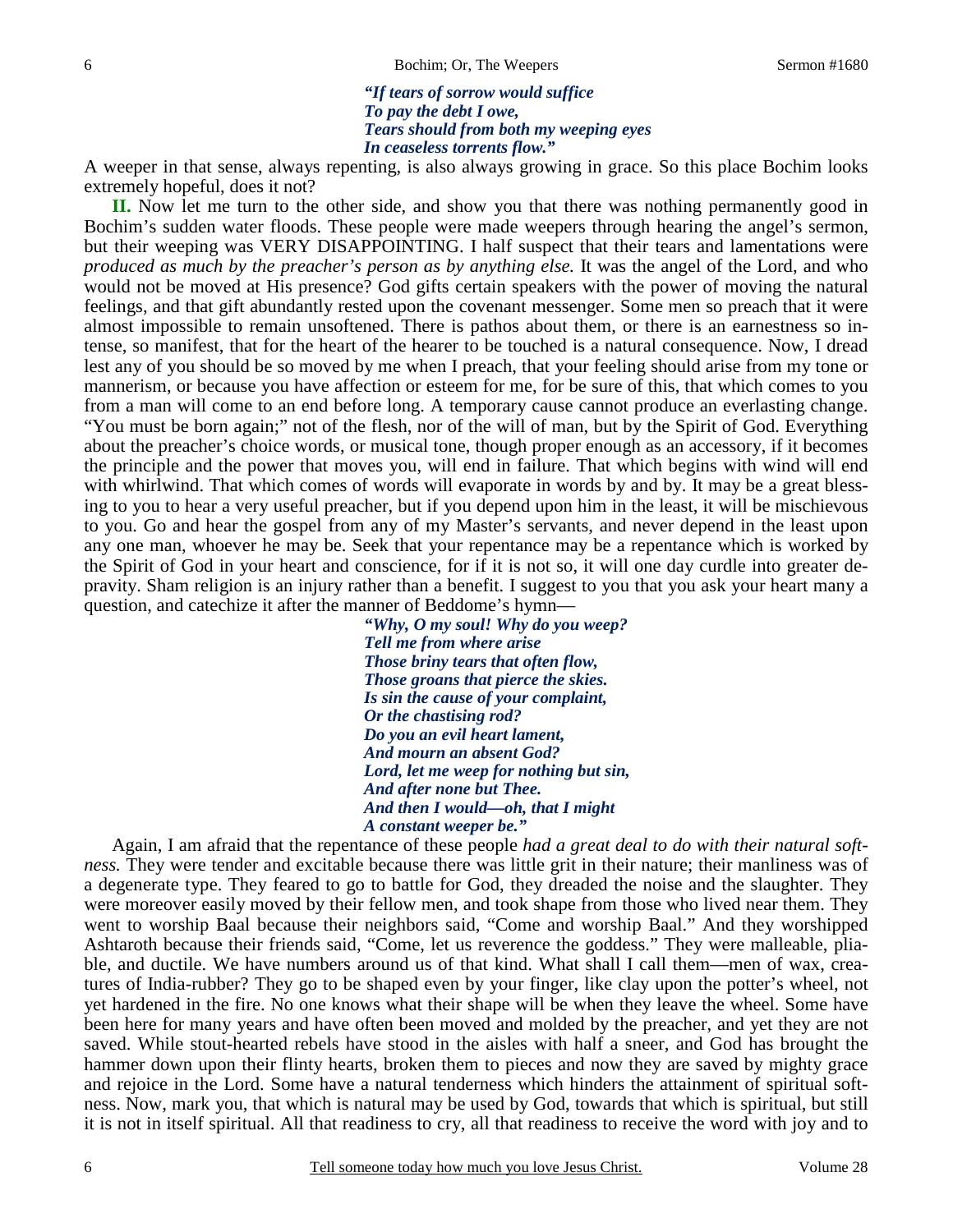leap at once into faith may be nothing but mental weakness. Some men weep profusely because they have been drunk, and that gives them a drop in their eye, this is a miserable business. I like the strong man who cries within, and is weary of the visible rain showers. I know really tender-hearted men who could not shed a tear for their lives, but feel a far deeper anguish than those whose griefs are shallow and watery. It is very beautiful to talk of the tears streaming down their faces, but many converts have never shed a tear, and perhaps never will. But this does not prove that they are not converted, far from it, the tear is but a natural drop of moisture and soon evaporates. The better thing is the inward torrent of grief within the soul, which leaves an indelible mark within. You know how we sang just now—

> *"Tears, though flowing like a river, Never can one sin erase; Jesus' tears would not avail you, Blood, alone, can meet your case; Fly to Jesus! Life is found in His embrace."*

One grain of faith is better than a gallon of tears. A drop of genuine repentance is more precious than a torrent of weeping.

 There is another thing about the weeping of these people, and that is, that it was *caused a great deal by threats of punishment.* I am afraid that they did not weep because they sinned, but they wept because God said that He would not drive out any more Canaanites. They wished to conquer more of them more of the most disreputable sort—but they did not wish to drive them all out. Yet they mourned because those whom they had spared would now get the upper hand of them. The more comfortable sort of Canaanites they were willing to save alive, and when they found that they were to have them for thorns in their sides, then they brought out their handkerchiefs, for there was reason for selfish grief. Yes, and you may preach the fires of hell till men are willing to abandon darling lusts of the more glaring sort. To such we would put searching questions. Is there any holy salt in your tears? Is it sin that you weep for? Is it sin that you repent of? Every murderer repents at the gallows they say, that is, he repents of being hanged, but he does not repent of having killed others. He might do the same thing again if he had the opportunity. We ought clearly to discern between the natural terrors that come of vivid descriptions of the wrath to come and that real spiritual touch of God, the Holy Spirit, which breaks and melts the heart and then casts it into another mold. These people were deceived as to the depth and sincerity of their own feelings. Doubtless they reckoned themselves choice penitents when they were only cowardly tremblers, laboring under impressions which were as useless as they were transient. Their feeling was but as a meteor's blaze, shedding strong but momentary light—

*"What sadder scenes can angels view Than self-deceiving tears? They give you hope, a hope untrue, Then deepen all your fears."* 

 We are quite sure that these people, though they wept, were none the better for it, because if they had been, they would have cried, "Come, brethren, get your swords. Let us go and fight these Hivites and Hittites, and cast down their altars, and sweep away their images and groves." No, they kept their idle swords in their scabbards, and made treaties with the condemned races. They used not their axes to cut down the false gods, but they said, "Let us have respect to the religion of others. There is no doubt that their idolatry is wrong, in fact, their practices are questionable, and we are very sorry for it, but we need not interfere, nor execute Jehovah's sentence with a bare literalness." In addition, they very likely confessed and deplored their own laxity, and went the length of saying, "It is very grievous that we should be so obstinate. It is really a dreadful thing." I heard one say, "It is an awful thing to be a slave to the wine cup. I wish that I had never tasted it. The first opportunity I get, I will turn over a new leaf." He did not say what the new leaf would be, but he was going to do any quantity of reforming work. Alas, he never did anything at all, for he was drunk again the next day. A beautiful penitent to look upon, but a wretched hypocrite in due time, for he returned like the dog to his vomit, and the sow which was washed to her wallowing in the mire. If you repent of sin, down with sin! In God's name, down with sin! When repentance is hearty it is practical. When a man truly turns to God, he turns away from sin. If Satan is effectually driven out of a man, the emancipated one sweeps his house out, and purges himself of the